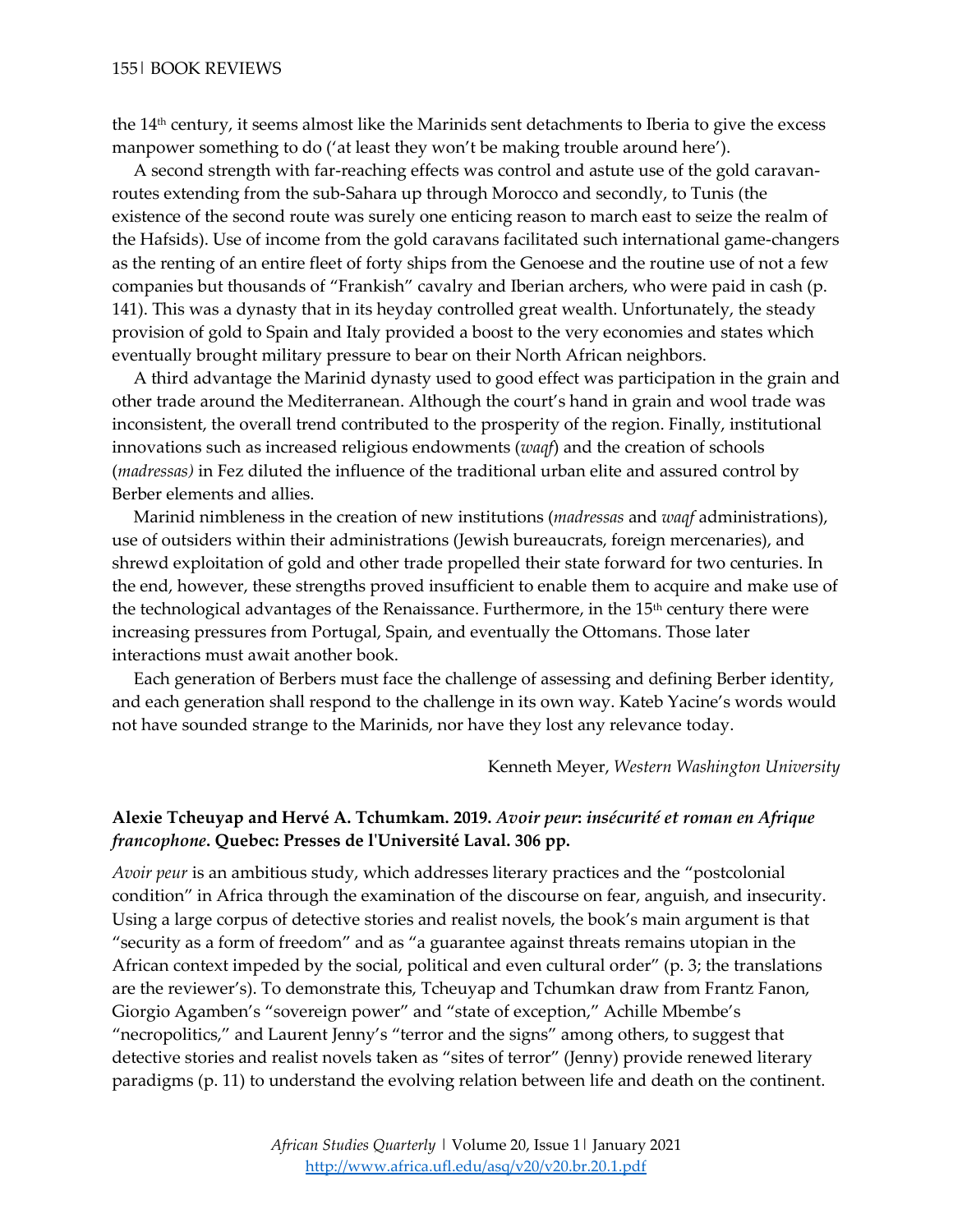Indeed, "crisis" dominates most of the analyses of the narratives, in the form of humanitarian and ecological disasters, wars, migration tragedies, terrorism and radical Islamism, popular justice and the manipulation of the occult (p. 6), to assert that crises have become integral parts of the functioning of the state and even critical to its longevity. The texts examined reveal how the state "creates and perpetuates social fractures" (p. 6), and profit from the establishment of a "state of exception" and a discourse on "security" (p. 11).

The literary corpus involved to investigate these important themes include narratives from North and Sub-Saharan Africa and analyses reveal how African letters have engaged with the "state of crisis," by tracing the relation between violence and the political since independence and by emphasizing how "fear" and "insecurity" clearly defined the postcolonial period and its literary practices. The book consists of three parts, each with four chapters. While some chapters are dedicated to individual authors such as Moussa Konaté (chapter 2) or Modibo Soungalo Keita (chapter 6), others explore themes, concepts, and symbolic characters that African authors have convoked to engage with and respond to the "state of crisis": migration, the occult, and the "humanitarian reason" (chapter 3), globalization and pan-africanism (chapter 4), dissidence, family conflict, and violence (chapter 5), fraud, bluff, and madness (chapter 7), gender and death (chapter 8), policing and sycophancy (chapters 9 and 10), and terrorism (chapter 12).

Most chapters combined investigations about realism and the detective novel as a genre considering whether "fear" and "insecurity" have led to the development of specific narrative features. The analysis provides definitions for a "political bildungsroman" (chapter 3), considers "murder as an esthetic category" (chapter 6), and describes the narrative logics of writing about madness (chapter 7). The book closes with an epilogue, which starts with a powerful critique of the silence about the death of writers such as Mongo Béti and Driss Chraibi, and their subsequent disappearance from the literary landscape. The authors then reflect on what they call the "auctorial insecurity" (p. 269) in African letters, questioning through an analysis of popular genres whether the "popularity of an author" could depend on the genre.

At times, the book exhibits some limitations. While celebrating *à juste titre* the works of Ambroise Kom, Bernard Mouralis, Pius Ngandu Nkashama, and Mildred Mortimer, it is sometimes difficult to find references to additional critics and commentaries on African literature. For instance, this is not the first study on the detective novel or insecurity in African literature. The authors mention several times a special issue of the journal *Notre Librairie* and yet they barely engage with its findings on the detective story. This would have perhaps contributed to better articulate some of the readings of the narratives examined and some of the findings of the book. An additional comment could be made about the absence of references to the "child soldier" in a study on fear, insecurity, violence, and literature. It is also difficult to understand why Moussa Konaté and Williams Sassine have not been included in the epilogue, as the biographies of both authors are indeed central to the argument made. Lastly, the authors sometimes tend to take the selected fictional novels as documents to draw conclusions about contemporary Africa. This is particularly true regarding commentaries made about Malian society and traditions often presented in the study as homogenous and rather stagnant, missing nuances about its evolution.